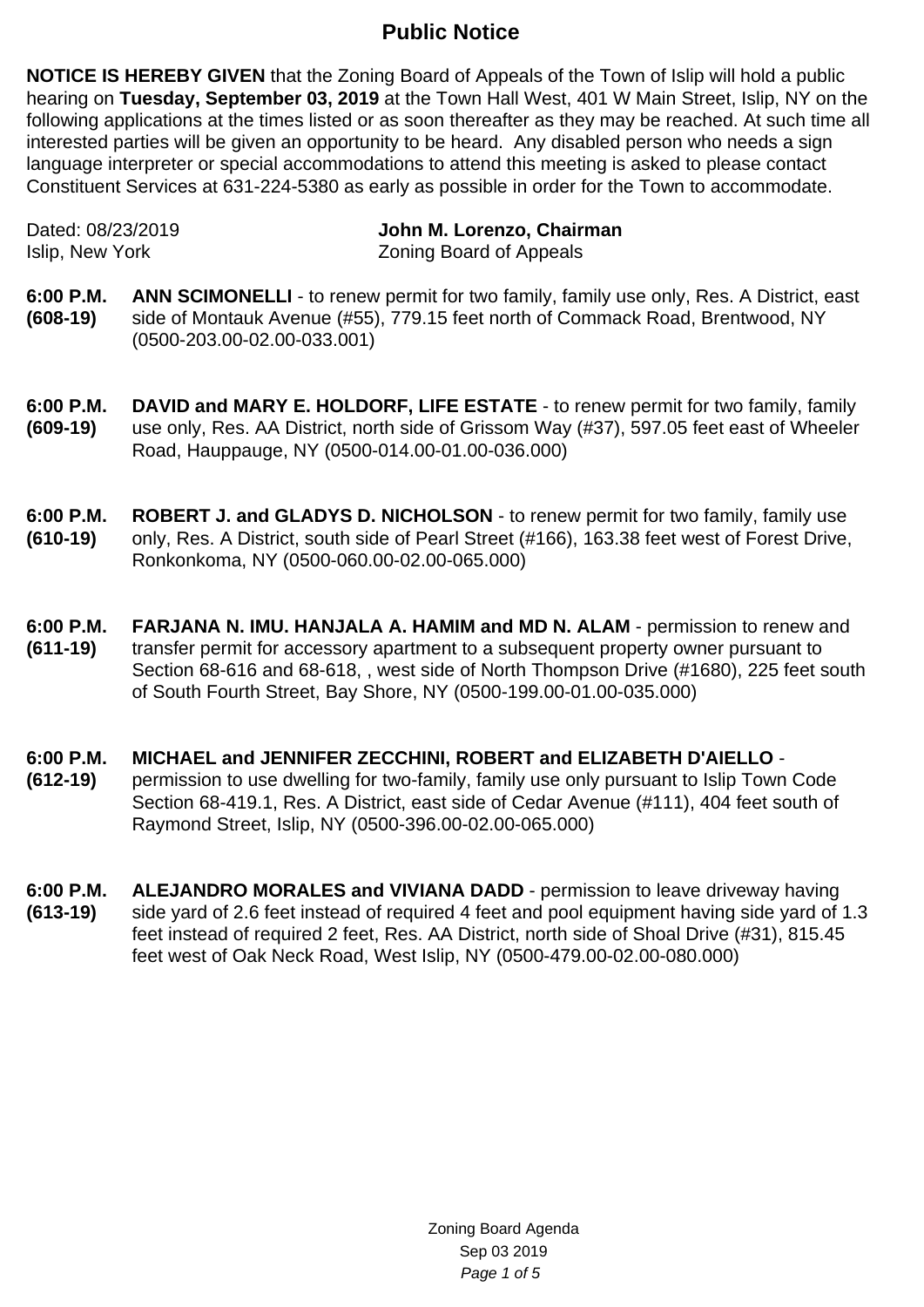- **6:00 P.M. (267-19) GAVIN NORTON and MELISSA QUINONES** - permission to leave hot tub having building separation of 2 feet instead of required 6 feet, to leave addition having building separation to pool of 5 feet instead of required 6 feet and to leave driveway having side yard of 1.5 feet instead of required 4 feet, Res. B District, south side of River Street (#22), 229.79 feet east of Foster Avenue, Sayville, NY (0500-409.00-05.00-006.000)
- **6:00 P.M. (614-19) ELIZABETH C. BOYLE** - permission to leave 6 foot fence on rear (through lot) property line instead of required 15 feet, Res. AA District, west side of Lakeland Avenue (#1152), 262.61 feet north of Church Street (through lot to Arctic Avenue), Bohemia, NY (0500-213.00-02.00-017.000)
- **6:30 P.M. (615-19) STEVEN VALDIVIA** - permission to establish accessory apartment pursuant to Islip Town Code Section 68-602 and to leave shed having front yard of 43 feet instead of required 51.14 feet, Res. A District, southwest corner of W. Birch Street (#18) and Islip Avenue, Islip, NY (0500-272.00-01.00-030.000)
- **6:00 P.M. (616-19) JAMES F. GESUALDI and VALERIE A. ROWLAND GESUALDI** - permission to erect portico (8.3' x 11.9'), roofed-over porch (9.8' x 16.4') and roofed-over entry platform (3' x 8.8') all having floor area ratio of 29.56% instead of permitted 25%, Res. A District, west side of Wingam Drive (#58), 520.96 feet north Suellen Road, Islip, NY (0500-371.00-03.00-049.000)
- **6:00 P.M. (617-19) JOVITA VERA** - permission to leave second story deck (12.1' x 15.9') having rear yard of 21.75 feet instead of required 25 feet, Res. AA District, southwest corner of Southlawn Avenue (#202) and Connetquot Avenue, Central Islip, NY (0500-123.00-02.00-005.000)
- **6:00 P.M. (618-19) MICHAEL and KERI GARAY** - permission to leave detached garage (24.1'x 44.1') having rear yard of 9.4 feet instead of required 10 feet and height of 14.3 feet instead of permitted 14 feet and to leave shed having rear yard of 1.8 feet instead of required 2 feet, Res. AA District, east side of Crestwood Road (#16), 506 feet south of Windwood Road, Bohemia, NY (0500-255.00-02.00-031.000)
- **6:30 P.M. (619-19) EDWIN I. and DEBRA F. SCHWARTZ** - permission to erect second story addition leaving front yard of 24.7 feet instead of required 25 feet, to leave shed having front yard of 43.5 feet instead of required 60 feet and side yard of 9.4 feet instead of required 10 feet, to leave decking and to erect decking, all having floor area ratio of 36% instead of permitted 30%, Res. BAA District, west side of Oak Walk (#74), 60 feet north of Cedar Court, Kismet, NY (0500-491.00-02.00-043.000)

Zoning Board Agenda Sep 03 2019 Page 2 of 5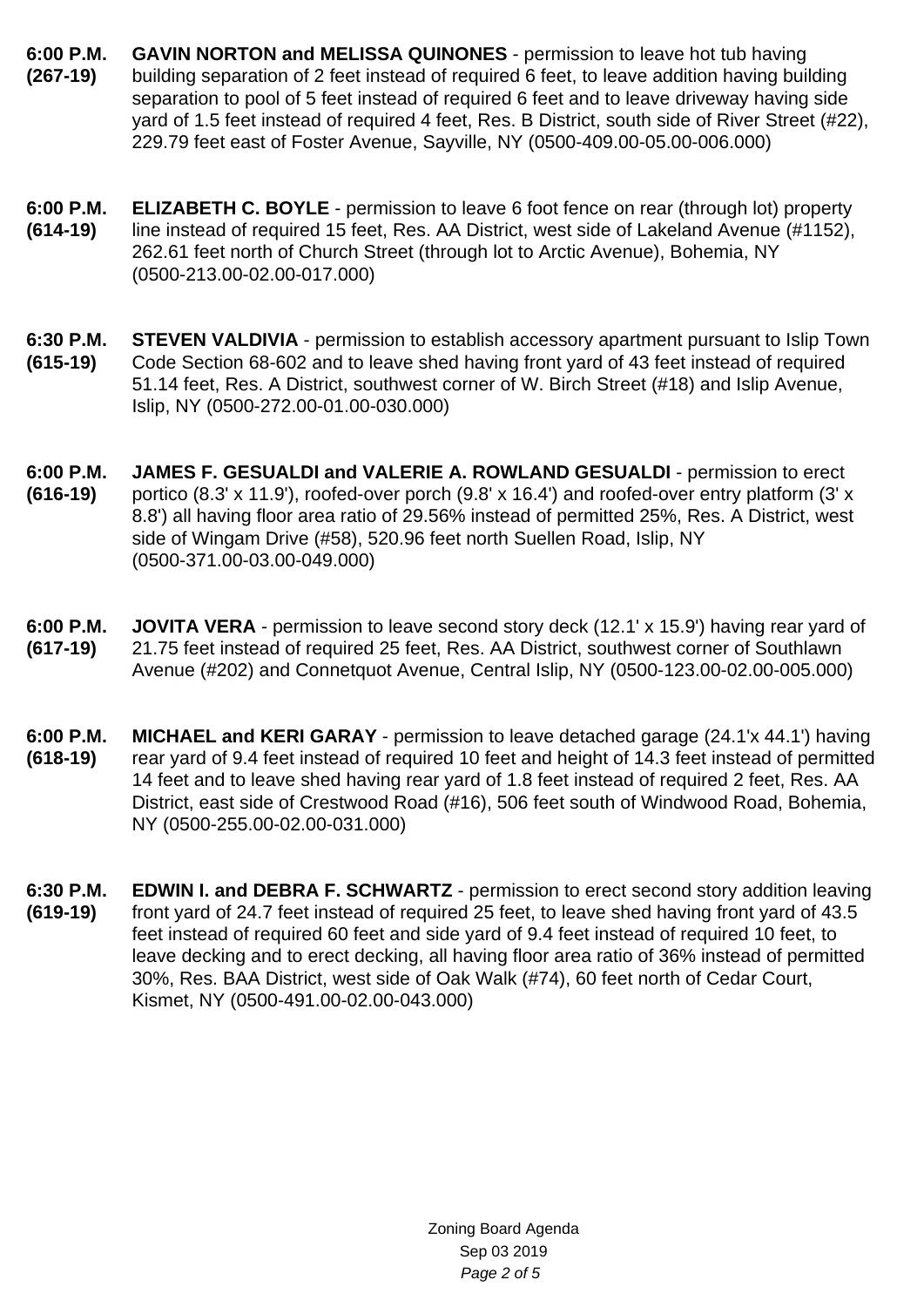- **6:30 P.M. (620-19) THOMAS WAKEFIELD, JR.** - permission to erect second story addition leaving second front yard of 13 feet instead of required 15 feet, side yard of 10 feet instead of required 14 feet, floor area ratio of 27.44% instead of permitted 25%, resulting in new dwelling on lot having width of 50 feet instead of required 75 feet and lot area of 5,947 square feet instead of required 7,500 square feet, Res. B District, northeast corner of North Park Avenue (#111) and Garfield Avenue, Bay Shore, NY (0500-366.00-03.00-090.000)
- **6:30 P.M. (621-19) MICHAEL and JENNIFER S. MATHESON** - permission to install above ground pool leaving rear yard of 5 feet instead of required 10 feet, Res. B District, northwest corner of Claire Lane (#24) and Claire Lane,Sayville, NY (0500-331.00-02.00-015.000)
- **6:30 P.M. (622-19) JOSE H. FUENTES** - permission to establish accessory apartment pursuant to Islip Town Code Section 68-602, to leave driveway having width of 32 feet instead of permitted 18 feet and to leave patio having side yard of 1 foot instead of required 4 feet, Res. A District, west side of Alisa Lane (#10), 66.49 feet south of Spur Drive North, Bay Shore, NY (0500-245.00-04.00-059.000)
- **6:30 P.M. (623-19) LEIGHTON YOUNG** - permission to leave one story addition (7.6' x 8.1') having rear yard of 11.6 feet instead of required 25 feet, to leave roofed-over entrance platform having rear yard of 15 feet instead of required 25 feet and to leave second story deck having rear yard of 20 feet instead of required 25 feet, Res. A District, northeast corner of St. Louis Avenue (#1473) and Harrisburg Street, Bay Shore, NY (0500-269.00-04.00-064.000)
- **6:30 P.M. (624-19) MICHAEL DRAIZEN** - permission to erect second story deck (10' x 13') leaving rear yard of 13 feet instead of required 25 feet, to leave second story deck (16' x 22') having rear yard of 19 feet instead of required 25 feet, to leave enclosed porch having rear yard of 22 feet instead of required 25 feet, to install inground pool leaving rear yard of 10 feet instead of required 14 feet, to relocate hot tub leaving building separation of 2 feet instead of required 6 feet and to leave boat berth having water frontage of 32.5 feet instead of required 35 feet, Res. A District, west side of Anchorage Drive (#172), 165 feet north of Drake Court, West Islip, NY (0500-479.00-01.00-013.000)
- **7:00 P.M. (625-19) CHARLES VASILE** - permission to erect detached garage (24.1' x 24') leaving front yard of 22.82 feet instead of required 44.31 feet and to leave pool patio having side yard of 3.5 feet instead of required 6 feet, Res. B District, south side of Fir Grove Road (#340), 180 feet west of Belle Avenue, Ronkonkoma, NY (0500-046.00-02.00-034.000)
- **7:00 P.M. (626-19) SHARON OLIVER-PINER** - permission to establish accessory apartment pursuant to Islip Town Code Section 68-602, Res. A District, south side of Julie Crescent (#51), 465.79 feet west of Lowell Avenue, Central Islip, NY (0500-188.00-01.00-095.000)

Zoning Board Agenda Sep 03 2019 Page 3 of 5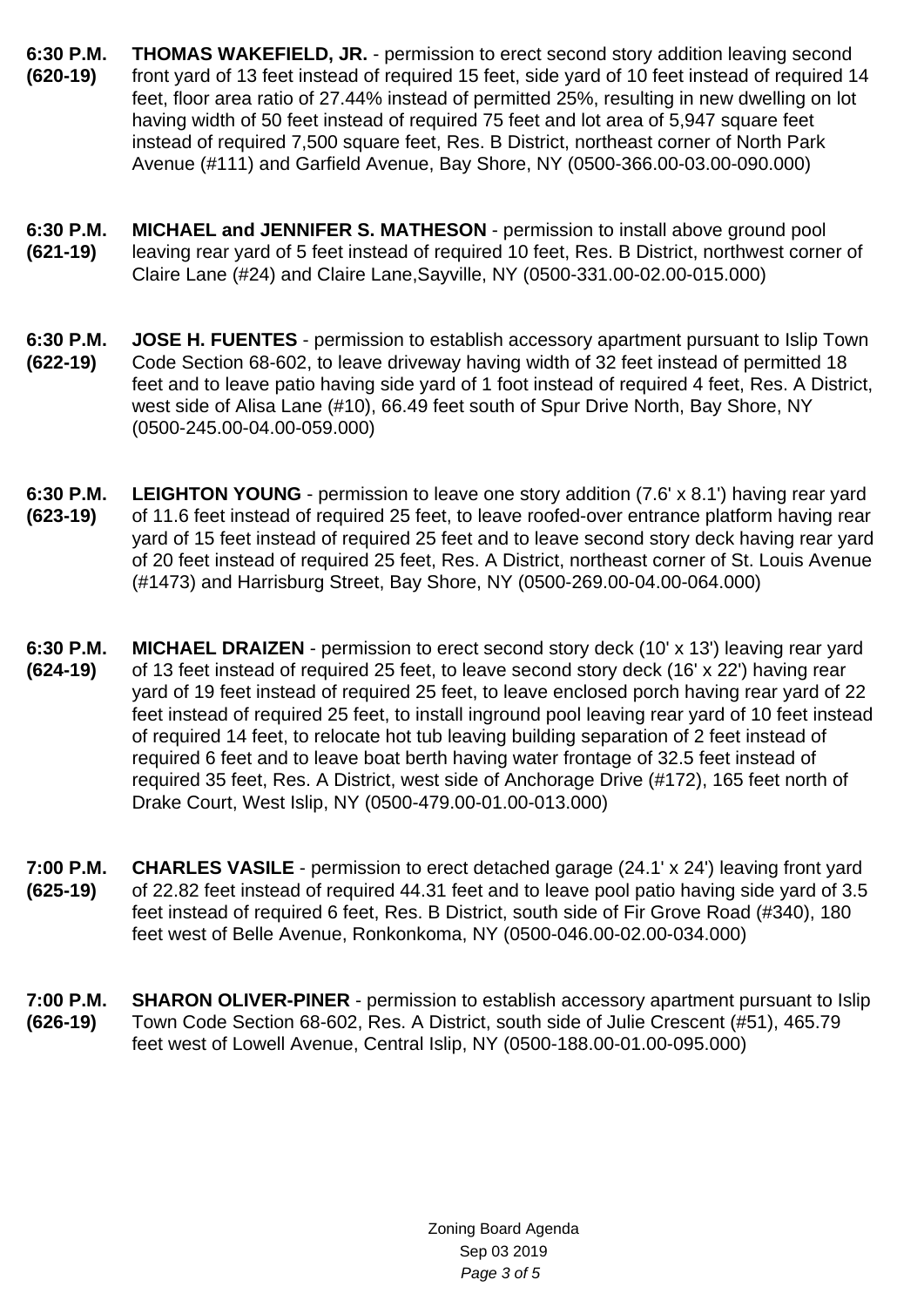## **Adjourned from August 6, 2019**

- **7:00 P.M. (569-19) ALL NATIONS ASSOCIATES LLC** - permission to leave second story addition (17.2' x 35' Irrg.) having side yard of 6.92 feet instead of required 14 feet and to erect roofed-over porch leaving side yard of 6.92 feet instead of required 14 feet, , north side of Bay 4th Street (#461), 145 feet east of Center Bay Drive, West Islip, NY (0500-478.00-01.00-041.000)
- **7:00 P.M. (627-19) ROBERT GILMAN** - permission to subdivide lot into two parcels; Lot 1 - to leave two story dwelling on lot having area of 7,358.14 sq. feet instead of required 7,500 sq. feet, lot width of 50 feet instead of required 75 feet, side yard of 11.84 feet instead of required 14 feet, floor area ratio of 36.5% instead of permitted 25%, to leave shed having 3.3 feet instead of required 4 feet and to leave wood deck having side yard of 1.8 feet instead of required 6 feet; Lot 2 - to erect two story dwelling on lot having lot width of 50 feet instead of required 75 feet, Res. B District, west side of Somerset Avenue (#6), 222.47 feet north of Montauk Highway, East Islip, NY (0500-372.00-01.00-018.000)
- **7:30 P.M. (628-19) MARIA R. ALMONTE and HORACIO DELGADILLO CORTES** - permission to to establish accessory apartment pursuant to Islip Town Code Section 68-602 having driveway width of 25.2 feet instead of required 18 feet and on side property line not having required setback of 4 feet, to leave gazebo having second front yard of 13.6 feet instead of required 27 feet and to leave 6 foot fence on property line not having required setback of 10 feet, Res. A District, southeast corner of Apple Street (#78) and Mayflower Avenue, Brentwood, NY (0500-205.00-03.00-001.000)
- **7:30 P.M. (629-19) ALFRED J. and LOUISE A. DISTEFANO** - permission to establish accessory apartment pursuant to Islip Town Code Section 68-602 with driveway having width of 33.5 feet instead of permitted 18 feet and to leave shed having side yard of 0.2 feet instead of required 2 feet, Res. B District, west side of Washington Place (#2018), 101.28 feet south of Muncey Road, West Islip, NY (0500-362.00-04.00-055.000)
- **7:30 P.M. (630-19) SANTOS E. VANEGAS** - permission to establish legal nonconforming use of attached garage conversion to livable space, RRD District, west side of McKinney Avenue (#36), 137.02 feet south of Kelly Avenue, Central Islip, NY (0500-141.00-02.00-092.023)
- **8:00 P.M. (631-19) MARTHA C. GONZALEZ** - to renew permit for accessory apartment pursuant to Section 68-616, Res. A District, north side of Spur Drive North (#827), 146.70 feet east of Brentwood Road, Bay Shore, NY (0500-246.00-04.00-045.000)
- **8:00 P.M. (632-19) CHARLES A. D'ANTONIO and JANINE C. D'ANTONIO** - to renew permit for accessory apartment pursuant to Section 68-616, Res. AA District, south side of Apallo Lane (#8), 169.18 feet west of Grissom Way, Hauppauge, NY (0500-014.00-01.00-008.000)

Zoning Board Agenda Sep 03 2019 Page 4 of 5